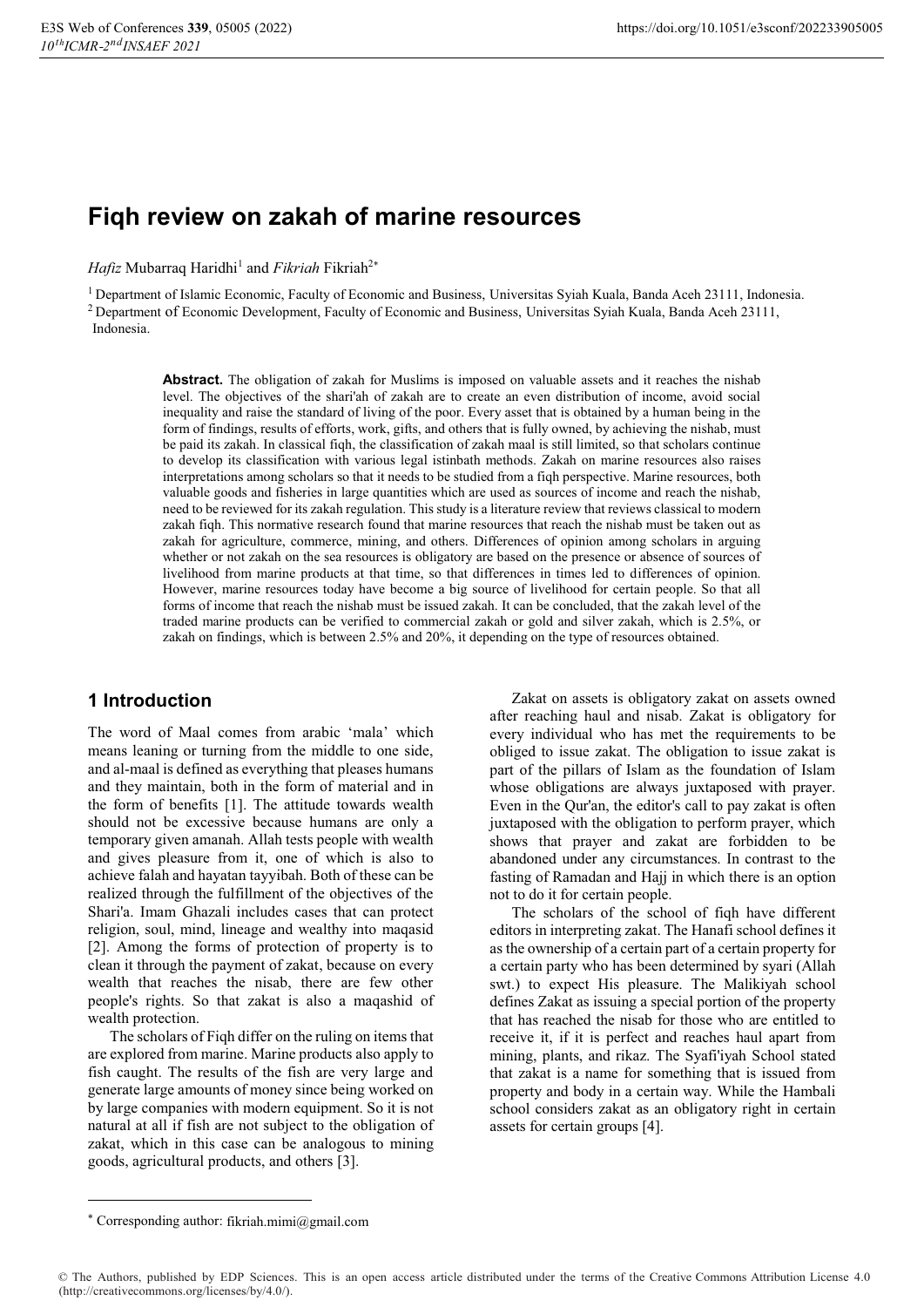#### **1.1 Urgency and nature of zakat distribution**

Classical scholars and contemporary scholars have agreed that zakat must be carried out by every Muslim who has property and has reached the nisab and haul [3]. The wisdom of zakat is fortifying wealth from the reach of criminals, helping the poor/people in need purify themselves from miserly and miserly diseases, and a form of gratitude for the blessings of wealth [4]. Zakat plays a role in the problem of the rich-poor difference, the problem of begging, the problem of envy and broken relationships with others, the problem of disaster, the problem of celibacy, and the problem of refugees [3]. Zakat is the most important means in overcoming the gap between rich and poor, and realizing solidarity or social security in Islam [4]. Qur'an said:

"And give his due (zakat) when reaping the results" [4:141]

In this verse, zakat is called a right because the portion / level that must be issued zakat from every asset that reaches the nisab is the right of another person who has been determined by Allah from someone who can afford it. So, the reluctance to pay zakat, indicates equality against taking the rights of others. Therefore, in the Qur'an it is also commanded to set aside a portion of wealth for zakat in order to purify and clean one's property [9:103].

The source of assets for Zakat includes mandatory Zakat for those who have completed nishab, complete property, and proper transportation (one year), rather than debt yield, which exceeds basic needs. The collected Zakat funds are then distributed to mustahik, the people who are entitled to receive it under Sharia law, including: Fakir, Poor, Amil, Mualaf, Riqab, Gharim, Sabilillah and IbnSabil [5].

There are some key notes that can be used as input to assess the progress of zakah institutions to increase the role and contribution of zakah in the national economy. First of all, the zakaah system is still voluntary, which is clearly visible in Article 12, paragraph 1, UU No. 38 1999. The zakaah system should be placed in a mandatory position so that zakah can play the role of an economic tool. Second, the Zakat system and mechanism are still under the jurisdiction of the Ministry of Religion. Therefore, Zakat should be used as a financial institution designated by the Minister of Finance or the government in the economic authority of the government. This can make Zakat an economic tool, so when philanthropy becomes a tool of economic policy, its effect will be more obvious [6].

## **2 Methods**

#### **2.1 Types of research**

This research is in the form of literature research. The research was purposing to analyze the marine resources zakat on the perspective fiqh. The approach used is a qualitative normative approach in the form of detailed elaboration on marine zakat.

#### **2.2 Targets/subjects of research**

The research indicates the marine zakat as a target of research. With this, the study will focus on matters relating to fiqh analyze.

#### **2.3 Data analysis technique**

Data analysis in this research based on literature review that was conducted in an inductive descriptive manner.

### **3 Result and discussion**

#### **3.1 Zakat of marine resources**

Economic growth in this modern era has led to the diversity of assets that can be obtained and has a very large productivity value. These potential assets do not mention the obligation of zakat in the Qur'an and hadith, but it does not mean that these assets are not an obligation to be issued zakat. The development of the times followed by the development of technology and science must also be accompanied by the development of thought in religious science/fiqh [7].

There are differences of opinion among scholars. However, the scholars of the four schools of thought agree that there are five types of assets that are obligatory to pay zakat, namely livestock (camels, cows, buffalo, goats/sheep), gold and silver (including paper money), trade, mining and found treasures, and agriculture. wheat, dates, grapes) [8].

The scholars of Fiqh differ on the ruling on items that are explored from the sea such as pearls, and Marjan and perfumes such as Amber which one piece can weigh up to 1000 mitsqal. According to Abu Hanifah and his friends and Hasan bin Salih and the Shia Zaidiyah school, nothing was imposed. Agreeing with that, Ibn Abbas narrated by Ibn Syaibah and others, said that Amber is not a treasure but is something produced by the sea and therefore is not subject to anything [3].

However, Ibn Abbas also once argued that if there is something in the amber, the zakat is 20%. The mujtahid imams also differed in opinion, as narrated through Hasan bin Imara from Ibn Abbas from Umar Bin Khattab that amber and sea pearls are obligatory for zakat of 20%. Another hadith narrated from Ibn Abbas also states that Ya'la bin Mina once wrote a letter to Umar about the law of images found in the coastal area, which Umar then asked his friends about, suggested that 20% of the zakat be withdrawn, which Umar replied to. the letter and ordered amber and all kinds of decorations taken from the sea to be issued zakat 20%. But Umar is also reported to have another opinion about that which he replied to the letter to take zakat from Ambar and sea decorations of 10%. The narrations originating from Umar above actually have not reached the level of authenticity. Some say the zakat is 20% like treasure 10% like agricultural products and 2.5% like dirhams and dinars [3].

Hasan bin Imara from Ibn Abbas from Umar bin Khattab said that amber and sea pearls must be paid zakat. And as has been narrated by the tabiin such as,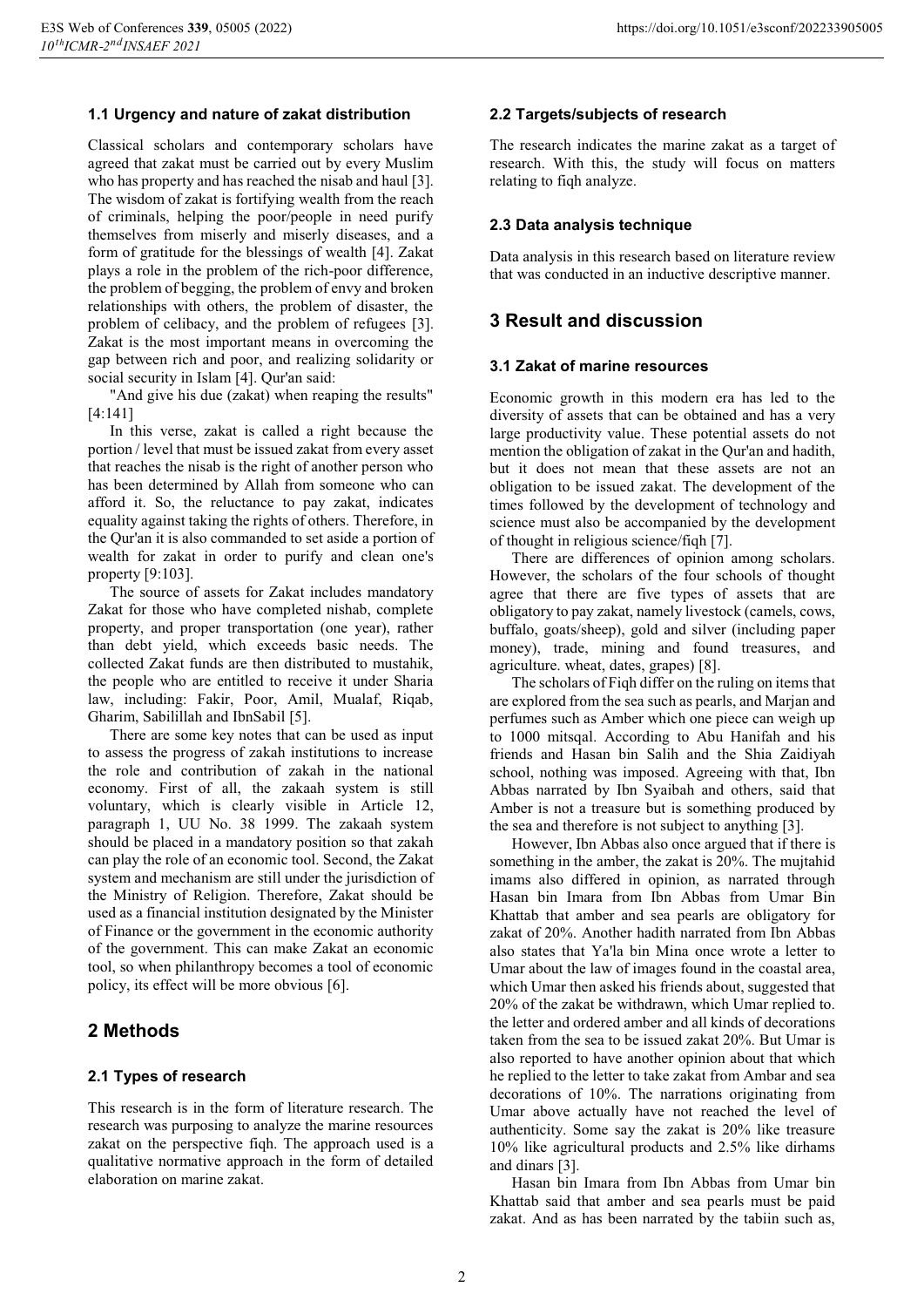and Hasan Basri and from Ibn Shihab Zuhri Abd Razak and Ibn Syaibah also narrated from Umar bin Abdul Aziz that he had collected zakat from amber, and added by the opinion of Abu Yusuf who stated that amber and any form of decoration that is removed from the sea, zakat is obligatory [3].

From the *qiyas*/analogy, goods released from the sea have the same position as ghanimah, which has already been legalized, and if it cannot be accepted, then at least it has the same position as mining goods that are removed from the earth because they are of the same nature. In this case, goods released from the sea are more reasonable if they are not exempt from the obligation of zakat and the amount of zakat is left to ijtihad and the decisions of experts. Marine products also apply to fish caught. The results of the fish are very large and generate large amounts of money since being worked on by large companies with modern equipment. So it is not natural at all if fish are not subject to the obligation of zakat, which in this case can be analogous to mining goods, agricultural products, and others. Abu Ubaid narrated from Yunus Bin Ubaid, "Umar once sent a letter to his officer in Oman so that he did not collect anything from fish that was less than 200 dirhams in value. If it is worth 200 dirhams, which is a large amount of money, then zakat must be collected." It was also narrated from the source of Ahmad. According to the Imamiyah school, the amount of zakat on fish is 20% because they view it as the same as ghanimah [3].

Imam Ahmad is of the opinion that goods produced from the sea such as fish, pearls, etc. are subject to zakat if the total price is the same as the price of the produce of the earth. This opinion was reinforced by Abu Yusuf from the Hanafi school, especially regarding rocks [9]. Basically, every asset that is obtained by a person, which has the potential to reach the nisab on the amount, must be paid zakat. The fulfillment of the obligation of zakat on every asset that reaches the nisab can be seen from the generality of the verses of the Qur'an in talking about infaq/zakat of assets from 'business results'. The results of operations (mimma kasabtum) are an indication or indication of all types and sources of income which are the result of business. So that the classification of zakat commodity goods contained in the hadith is basically an explanation of examples of the main sources of income that produced large incomes at the time of the Prophet, so that from the generality of this verse, it can be applied to other types of assets that have high potential for payment. zakat and the achievement of nisab\ Qur'an says:

 "O you who believe, spend (in the way of Allah) some of your good 'results' and some of what We bring out of the earth for you," [2:267]

Among the provisions of zakat is to clean one's property from the rights/parts of others that have been determined by Allah. Thus, it is inappropriate for a Muslim not to issue zakat from the 'business results' obtained which reach the nisab only because it is not classified in the zakat commodity at the time of the Prophet. Additionally, the verse also indicates zakat from the produce of the earth, which in this case can mean all goods and sustenance given by God that come from the earth, including ocean products. Qur'an said:

 "Take zakat from some of their wealth, with that zakat you cleanse and purify them," [9:103]

Zakat can cleanse a person of stinginess and excessive love for material possessions and cultivate good qualities in the heart. The verse above is seen as very appropriate if we apply it to zakat on marine products, especially considering marine products now which have become commodities with high income value. Therefore, it further emphasizes that the law of issuing zakat on marine products is obligatory.

In a study, it was stated that zakat on marine products is the domain of ijtihadi, therefore an analysis is needed that can prove that marine products have provided sufficient profits to pay zakat. In this study with a sample in an area in Indonesia, proving that the fishing profession can also be subject to compulsory zakat if income from the sea reaches the nishab of zakat. In this case, of course, a large-scale exploration of marine products by a company gives more indication of its zakat obligation [10].

In addition to being recognized through the indications above, zakat on marine products is also required based on *qiyas* (analogy) which links something that does not have texts yet with something that already has texts because of an illat. In formulating the provisions of zakat on assets that are not mentioned in the hadith of the Prophet, it is done by applying *qiyas*. 'Illat which can be equated to zakat on marine products is the result/goods which is the result of the earth, which is found based on a search. In this case, it can be analogous to zakat on mining goods and rikaz (ancient relics), and it can also be analogous to zakat on plants which are also crops.

Zakat on marine products can also be said to be obligatory because the acquisition is no longer solely for consumption, but has been developed nowadays for very large productivity, both local trade and exports to various countries, whether carried out by individuals or controlled by companies. So that the obligation to pay zakat on marine products can also be applied through zakat money, gold and silver, or trade zakat.

Taking into account the number of 1.6 million fishermen, it is very important to extract zakaah from seafood, but in the past 10 years, as of February 3, 2017, the number of small-scale fishermen has decreased to 800,000 (Susi Pujiastuti, 2017). In 2016, it reached 125 trillion or 6.83 million tons, the highest output value in 5 years. Marine resources can exceed the income of farmers. Former Minister of Ocean Affairs and Fisheries Sharif Sisip Sutarjo revealed that the annual income of fishermen reached 52 million, which was higher than the income of farmers, which reached 20 million per year, and the income of fishermen was 26 million per year. year. In 2009, the fisheries sector grew by approximately 6%, while the agricultural sector grew by 3.5% (Sharif Cicip Stutardjo, 2014). All types of zakah that have never been mentioned are zakah from marine resources. Note that the vast area of the Republic of Indonesia includes a land area of 1,910,931.32 square kilometers, and a sea area =  $3,544,743.9$  square kilometers, two-thirds of which are marine resources. The collection of zakaah from fishermen is part of the legal investigation conducted by scholars, as a reference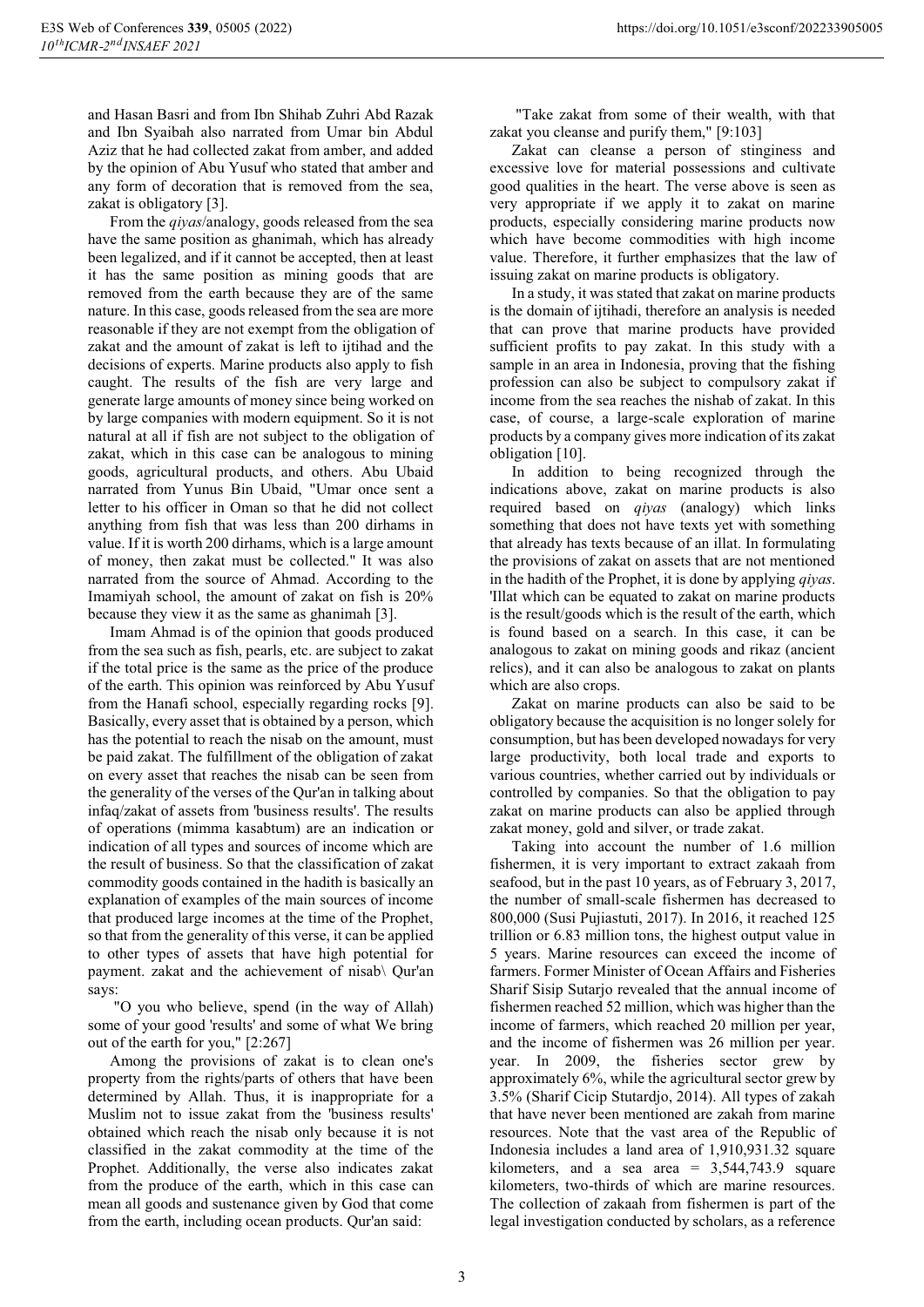for decision-making, and is stipulated by the fishermen's zakah obligations [5].

#### **3.2 Terms and levels of spending zakat on marine products**

The condition for paying zakat is full ownership. Ownership is an innate nature that humans have from birth. In the Islamic perspective, obtaining it must be in a lawful way, not in a prohibited or unlawful way [11]. Wealth in the true sense belongs to Allah, and humans are only creatures who are given the mandate to use them in His way as vicegerents and representatives of Allah on earth and will be held accountable in the hereafter [12]. As a result of the fact that humans are only temporary owners of assets, these assets must be managed and used in accordance with the rules and limitations that have been outlined by Allah SWT. So that someone who has full possession of the property, is obliged to spend in the way of Allah, including through zakat.

Nisab according to jumhur is a condition that must be met in the issuance of zakat. The wealth that is subject to the obligation of zakat must reach the sensab agreed upon by the scholars, except for agricultural products, fruits, and precious metals. Abu Hanifa is of the opinion that a lot or a little, the results that grow from the soil must be paid zakat of ten percent. Likewise, the opinion of Ibn Abbas, Umar bin Abdul Aziz and others, that in ten bunches of vegetables that grow from the ground, one bunch of alms is obligatory. But Jumhur Ulama are of the opinion that nisablah is a provision that requires zakat on all wealth, whether it is wealth in the form of land or not [3].

The next requirement in the issuance of zakat is zakat is an excess of needs (in this case the intended need is a permanent need as a defense of life, so that the part of the property that will be issued zakat is not part of the property for that need), free from debt, and reaching haul (except in zakat on plants and minerals).

While the level / size of zakat expenditure, Ibn Taimiyah supports a varied ratio of zakat expenditure, which is due to the difference in the number of efforts from various jobs to produce. Theoretically, there are 4 kinds of percentages of zakat expenditure, namely 2.5% of income which is equated with gold and silver, 10% or 5% of land plants, livestock which is adjusted to the details of the amount, and 20% of assets found from the earth [13].

There are three opinions of scholars who oblige zakat on what is produced from the sea, as on the basis of *qiyas* from other zakat, including [14]:

a. The zakat of 1/5 (20%) is analogized (*qiyas*ed) to ghanimah and minerals produced from the bowels of the earth, in this case some jurists are of the opinion that there is no nisab in it and there are those who think that it must reach the nisab by *qiyas* it on zakat. gold [3].

b. The zakat of  $1/10$   $(10\%)$  is analogous to agricultural zakat. For the expenditure of zakat, the yield from plants and fruits, the nisab is 653 kg [4].

c. The 2.5% zakat is analogous to trade zakat. In this case, trade zakat is equated with zakat on gold and silver. The nisab for gold and silver is 20 dinars (gold) and 200 dirhams (silver). Based on the opinion of Yusuf Qardawi, 20 dinars is equivalent to 85 grams of gold. And 200 dirhams are equivalent to 595 grams of silver. When this number has been reached, the zakat that must be issued is 2.5% of the nisab. There are also differences in the level of zakat on mining goods, some are of the opinion 20% and some are of the opinion 2.5% [3].

The amount of zakat will increase if the level of difficulty decreases. On the other hand, the amount of zakat will decrease if the effort and costs increase, as in the zakat of agricultural products irrigated with rain water is different from that irrigated with irrigation [3]. By considering the determination of zakat on marine products as a source of zakat by the government, the community (especially coastal communities) who are not financially capable can be helped from the existence of marine zakat sources which are known that marine resources with very large amounts have the potential to be issued zakat [7]. Strategic solutions that are prioritized in zakat associations are on the System, External, and Internal aspects. Thus, fighting for zakat through the legislative and executive channels becomes of high urgency [15].

## **4 Conclusion**

There is also a need for seafood zakah based on qiyas (analogs), which connects things that have not yet been text with things that already have text due to illat. When formulating zakah clauses for assets not mentioned in the hadith of the prophet, it was done through the application of qiyas. The obligation to pay for seafood Zakat can also be fulfilled through Zakat currency, gold and silver or trade Zakat. The collection of zakaah from fishermen is part of the legal investigation conducted by scholars, as a reference for decision-making, and is stipulated by the fishermen's zakah obligation.

**Acknowledgment:** Sincere thanks are due to the Research Center for Marince Sciences and Fisheries, Universitas Syiah Kuala for their effort in organizing the 10th ICMR in conjunction with the 2nd INSAEF. The writing of this manuscript is supported by the Matching Fund – Kedaireka funded by the Ministry of Education, Culture, Research, and Technology Indonesia awarded to the Research Center for Marine Sciences and Fisheries, Universitas Syiah Kuala.

## **References**

- 1. R. Ritonga, Figh Muamalah (Edaran Kalam, Kuala Lumpur, 1999)
- 2. M. U. Capra, Islam Dan Tantangan Ekonomi (Gema Insani, Jakarta, 2000)
- 3. Y. Qardawi, Hukum Zakat (Pusataka Litera Antar Nusa Bogor Baru, Bogor, 1988)
- 4. W. Az-Zuhaili, Fiqih Islam Wa Adillatuhu (Gema Insani, Jakarta, 2011)
- 5. A. Muhasim, H. Hirsanuddin, and H. Ul Haq, J. Lib. Amd Int. Aff. **5**, (2019)